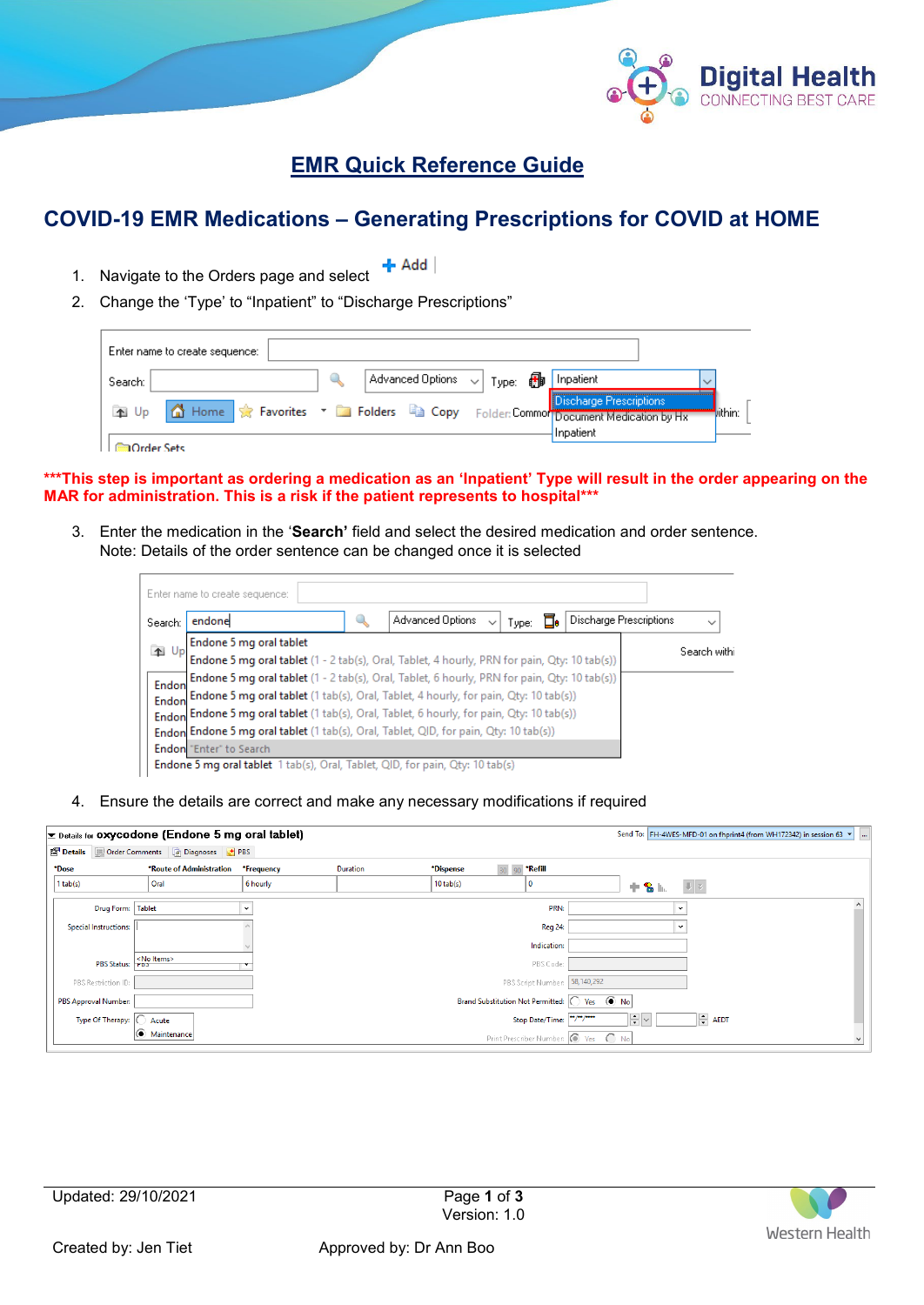### 5. Check the printer location – is this correct?

|            |                              | $\geq$ Details for OXYCO done (Endone 5 mg oral tablet) |            |          |             |                       |                               |                                                |      | Send To: FH-4WES-MFD-01 on fhprint4 (from WH172342) in session 63 $\blacktriangledown$ | $\mathbf{m}$ |
|------------|------------------------------|---------------------------------------------------------|------------|----------|-------------|-----------------------|-------------------------------|------------------------------------------------|------|----------------------------------------------------------------------------------------|--------------|
|            |                              | Details III Order Comments <b>and Diagnoses</b> the PBS |            |          |             |                       |                               |                                                |      |                                                                                        |              |
| *Dose      |                              | *Route of Administration                                | *Frequency | Duration | *Dispense   | 30 <sup>1</sup><br>90 | *Refill                       |                                                |      |                                                                                        |              |
| $1$ tab(s) |                              | Oral                                                    | 6 hourly   |          | $10$ tab(s) | $\mathbf{0}$          |                               | $+$ 2                                          | 电文   |                                                                                        |              |
|            | Drug Form: Tablet            |                                                         | $\check{}$ |          |             |                       | PRN:                          | $\check{}$                                     |      |                                                                                        | $\wedge$     |
|            | Special Instructions:        |                                                         |            |          |             |                       | <b>Reg 24:</b>                | $\check{}$                                     |      |                                                                                        |              |
|            |                              |                                                         |            |          |             |                       | Indication:                   |                                                |      |                                                                                        |              |
|            | PBS Status: PDS              | <no items=""></no>                                      |            |          |             |                       | PBS Code:                     |                                                |      |                                                                                        |              |
|            | PBS Restriction ID:          |                                                         |            |          |             |                       | PBS Script Number: 58,140,292 |                                                |      |                                                                                        |              |
|            | PBS Approval Number:         |                                                         |            |          |             |                       |                               | Brand Substitution Not Permitted: 0 Yes (a) No |      |                                                                                        |              |
|            | Type Of Therapy: $ \bigcirc$ | Acute                                                   |            |          |             |                       | Stop Date/Time: 7"/"/""       | $\frac{1}{\sqrt{2}}$ $\sim$                    | AEDT |                                                                                        |              |
|            |                              | G<br>Maintenance                                        |            |          |             |                       |                               | Print Prescriber Number: (C) Yes (C) No        |      |                                                                                        |              |

**If not, click <b>b** to find your printer *(see next page for how to select the printer).* 

- 6. Click **'Sign'** (and enter your password) to generate an outpatient prescription EMR will automatically print TWO copies:
	- 1) PBS (Medicare) Copy
	- 2) Pharmacist (Patient) Copy
- 7. Sign **both** copies and give **both** copies to the patient/pharmacist